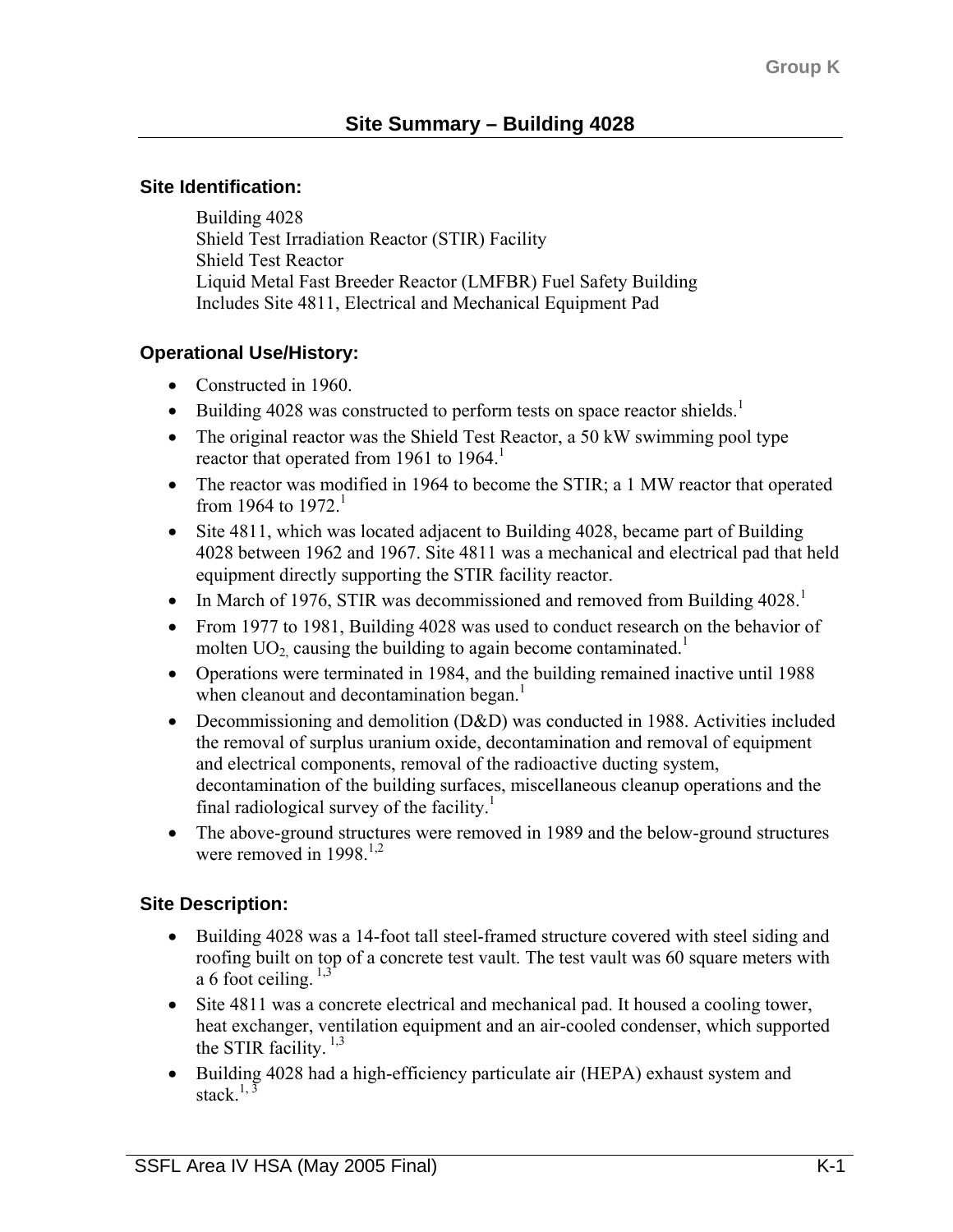- Records do not indicate there was a radiological waste holdup tank associated with Building 4028. Given the building's location, it is likely that waste water was discharged to the 4614 Drainage Sump.<sup>2</sup>
- Serviced by Site 4811, Electrical and Mechanical Equipment Pad.

### **Relevant Site Information:**

- There have been five incident associated with Building 4028 that could have resulted in a release to the environment:
	- o On July 17, 1963, an unmarked irradiated fission foil was moved in a private car to a clean office (A0447).
	- o On June 17, 1965, an employee received an extremity beta exposure resulting from the handling of a plastic bag sealed with green tape containing chemical samples which were irradiated for 1000 seconds at 1 Mw (A0279).
	- o On January 10, 1978, there was a small Uranium fire in the arc-melting furnace (A0065).
	- o On January 30, 1979, increased radioactivity was found in runoff water from Radioactive Materials Disposal Facility. The estimated total activity released to the pond was approximately 0.36 mCi of gross beta activity (A0232).
	- o On July 24, 1981, a contaminated crucible stored outside was exposed to elements (A0087).

### **Radiological Surveys:**

- On September 15, 1988, a site water runoff analysis was conducted as part of the D&D effort. It determined that there was no detectable activity.<sup>4</sup>
- In 1988, a final survey of the total facility was conducted after the completion of D&D to verify that the radiation levels of the facility had been reduced to  $\leq 0.1$ mrad/hr. The survey consisted of an ambient contamination detection scan inside the building and throughout the fenced in area (based on Industrial Planning Maps and the survey map the fenced in area includes Building 4504 – Classified Scrap and S.S. Materials Storage).<sup>3,5</sup>
	- o The survey concluded that the facility beta-gamma surface contamination levels were all <0.1 mrad/hr.
	- o Measured beta-gamma surface contamination ranged from 0.02 to 0.07 mrad/hr (limit is 1.0 mrad/hr).
- Rockwell International conducted a D&D survey in 1989. The survey covered the interior (above and below grade portions) and the surrounding area of Building 4028 through direct radiation sampling, exposure rates and surface sampling.<sup>1</sup>
	- o Indication surveys for contamination conducted in the non-radiological controlled areas of the building found no detectable activity.
	- o Alpha and beta measurements were made in the radiological controlled areas.
		- Total alpha:  $12.3 \text{ dpm}/100 \text{cm}^2$  average.
		- Maximum alpha:  $72.8 \text{ dpm}/100 \text{cm}^2$ .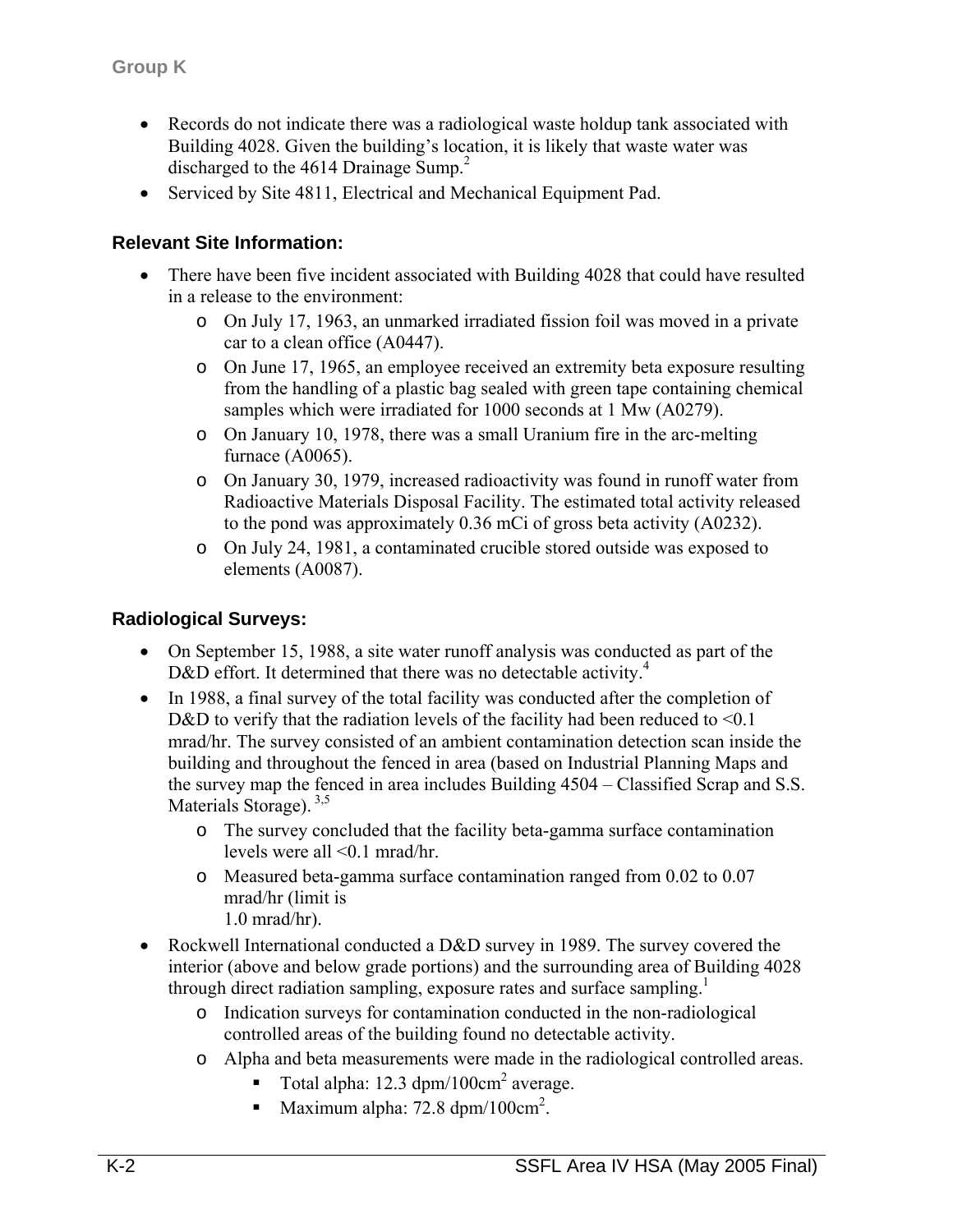- Alpha acceptable limit:  $5,000 \text{ dpm}/100 \text{cm}^2$ ).
- Total beta: 523 dpm/100cm<sup>2</sup> average and 1,303 dpm/100cm<sup>2</sup> maximum.
- Beta acceptable limit:  $5,000$  dpm/100cm<sup>2</sup>.
- Removable alpha: 5.1 dpm/100cm<sup>2</sup> average and 109 dpm/100cm<sup>2</sup> maximum.
- Removable alpha acceptable limit:  $1,000$  dpm/ $100 \text{cm}^2$ .
- Removable beta: 14.7 dpm/100cm<sup>2</sup> average and 307 dpm/100cm<sup>2</sup> maximum.
- Removable beta acceptable limit:  $1,000$  dpm/ $100 \text{cm}^2$ .
- o Ambient gamma in the above grade levels:  $0.2 \mu R/hr$  average and  $1.0 \mu R/hr$ maximum (adjusted for background).
- o Ambient gamma in the below grade levels:  $-0.7 \mu R/hr$  average and 2.3  $\mu R/hr$ maximum (adjusted for background).
- o Acceptable limit: 5 µR/hr above background.
- o The survey concluded that the facility met the release criteria for unrestricted use.
- Oak Ridge Institute for Science and Education conducted a survey to verify the results of the final radiation survey performed by Rockwell in 1989. The survey covered the Old Conservation Yard, Building 4064 and Building 4028. Surface scans and surface activity levels were measured for Building 4028.<sup>6</sup>
	- o The survey concluded that Building 4028 met the release criteria for unrestricted use.
	- o Surface scans for alpha, beta and gamma activity of the above-ground concrete slab, below-grade vault, and the stairway did not identify any areas of elevated direct radiation.
	- o Surface activity measurements for alpha contamination in a grid block were  $\leq$ 83 dpm/100 $\text{cm}^2$  average and individual direct measurements ranged from  $\leq$ 83 to 89 dpm/100cm<sup>2</sup> (limit is 5,000 dpm/100cm<sup>2</sup> average and 15,000  $dpm/100cm<sup>2</sup>$ ). Beta contamination measurements in a grid block were between <860 and 1,200 dpm/100cm<sup>2</sup> average and individual direct measurements ranged from <860 to  $1,400$  dpm/100cm<sup>2</sup> (limit is  $5,000$ ) dpm/100cm<sup>2</sup> average and 15,000 dpm/100cm<sup>2</sup>).
	- o Removable gross alpha contamination was <12 dpm/100cm<sup>2</sup> (limit is 1,000) dpm/100cm<sup>2</sup>). Removable gross beta contamination ranged from <15 to 25  $\text{dpm}/100 \text{cm}^2$  (limit is 1,000  $\text{dpm}/100 \text{cm}^2$ ).
- DHS performed verification sampling in 1992.

# **Status:**

- The California Department of Health Services (DHS) concurred with release of Building 4028 for unrestricted use in December 1995.<sup>7</sup>
- The Department of Energy (DOE) released Building 4028 without radiological restrictions in April 1997. $\frac{8}{3}$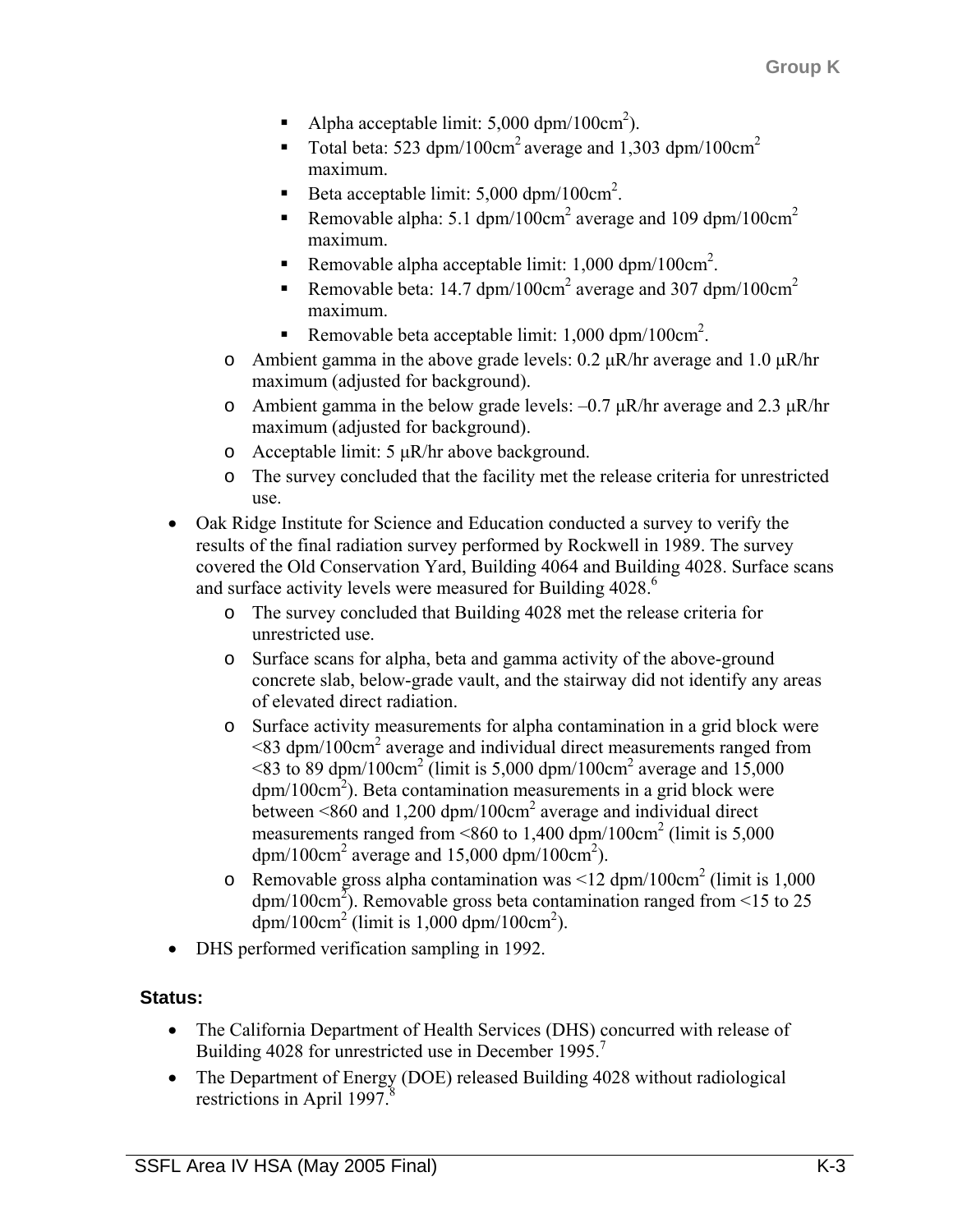• The above grade portion of the building was demolished in 1989, and the concrete slab floor, test vault and stairway were demolished in  $1998<sup>2</sup>$ .

### **References:**

- 1- Rockwell International Report, N704SRR990033, "Final Decontamination and Radiological Survey of Building T028," February 27, 1991.
- 2- Personnel Interview, Rod Meyer, September 25, 2003.
- 3- Rockwell International Report, AI-ERDA-13168, "STIR Facility Decontamination and Disposition Final Report," August 26, 1976.
- 4- Rockwell International Report, N001TI000322, "Building T028 Decontamination and Demolition Final Report," June 6, 1990.
- 5- SSFL Area IV, ETEC Industrial Planning Maps, 1962-1992.
- 6- ORISE Report, 93/J-107, "Verification Survey of the Old Conservation Yard, Building T064 Side Yard, and Building T028, Santa Susana Field Laboratory, Rockwell International, Ventura County, California," October, 1993.
- 7- DHS/RHB, Letter, "Rocketdyne's letter dated July 6, 1995 with attachments concerning the release of Buildings T029, T028 and OCY," from Gerard Wong (DHS/RHB) to Phil Rutherford, December 21, 1995.
- 8- DOE-ER, Letter, "Release of Decontaminated Building 028 without Radiological Restrictions at ETEC," from Sally Robinson (DOE-ER) to Roger Liddle, April 2, 1997.
- 9- Historical Site Photographs from Boeing Database.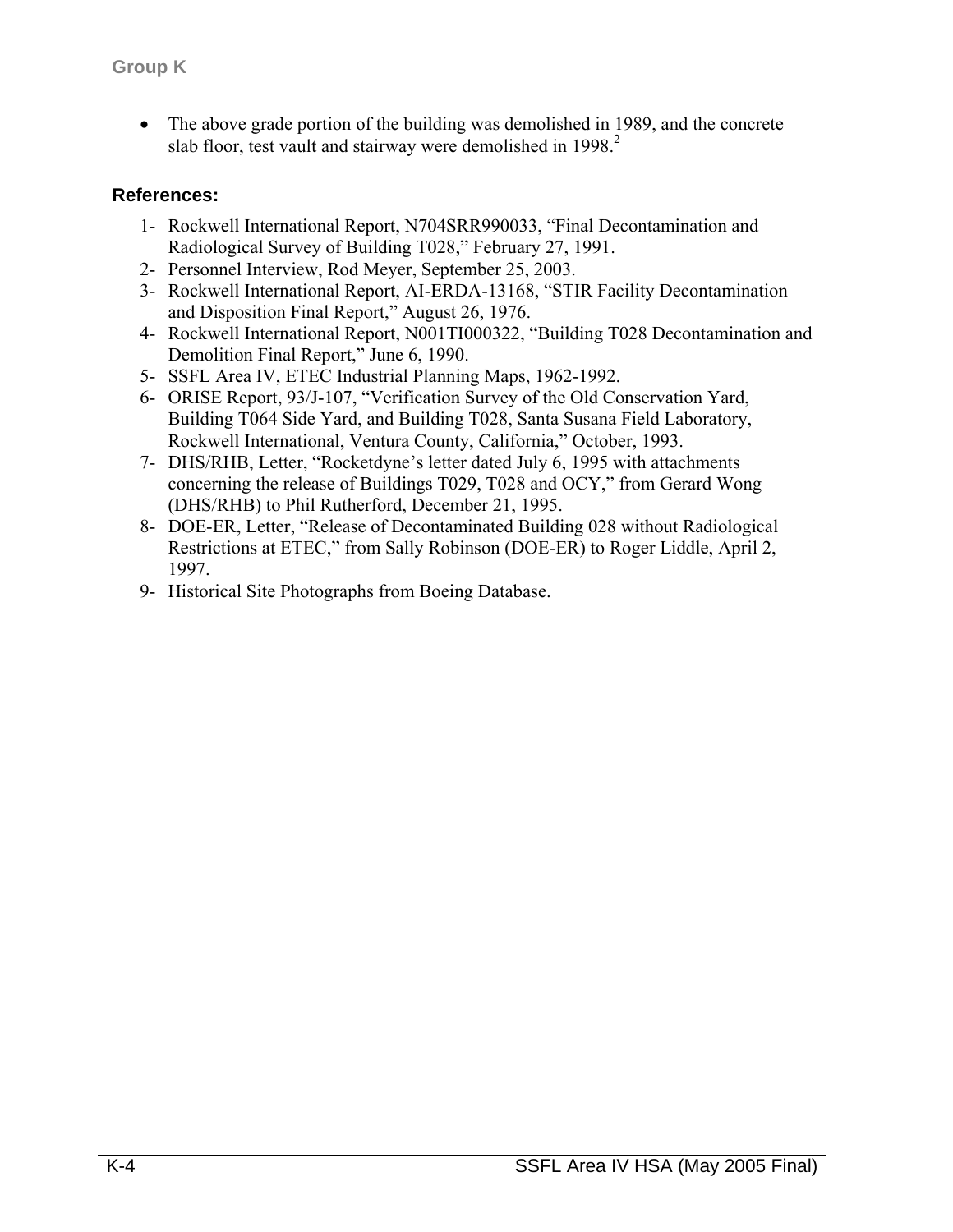